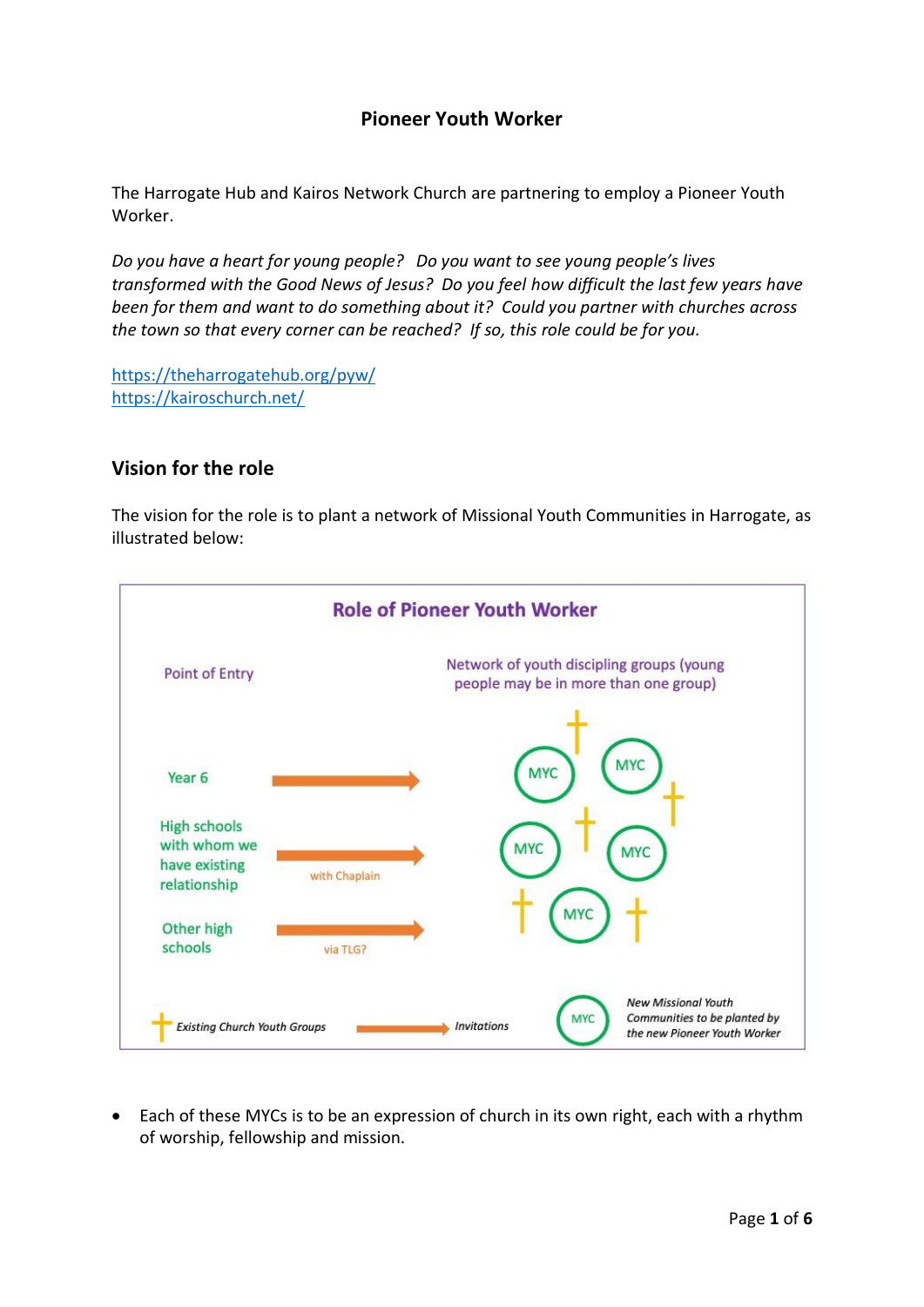- The Pioneer Youth Worker is to create opportunities for invitation within the following groups:
	- o **Year 6:** Build on the existing relationships with primary schools, and the town wide It's Your Move project, to create an MYC that Yr 6s can join to maintain friendships as they move to different high schools.
	- o **High schools with existing relationship:** Work alongside chaplain to build some interest-based, after-school (or lunchtime) MYCs e.g. football club.
	- o **Other high schools:** Provide relevant support for school (e.g. TLG). As appropriate, invite young people to new or existing MYC.
- The Pioneer Youth Worker is to develop relationships with local partners such as schools and churches to understand where opportunities lie and work collaboratively to reach young people.
- Kairos Network Church will be your employer and provide outstanding line management and a spiritual home. Through The Hub (a local missional unity movement) many churches in the area have agreed to provide support and volunteers to make this a town-wide, ecumenical project. The success of the project will depend on the Pioneer Youth Worker's ability to build good relationships and lead a volunteer team well.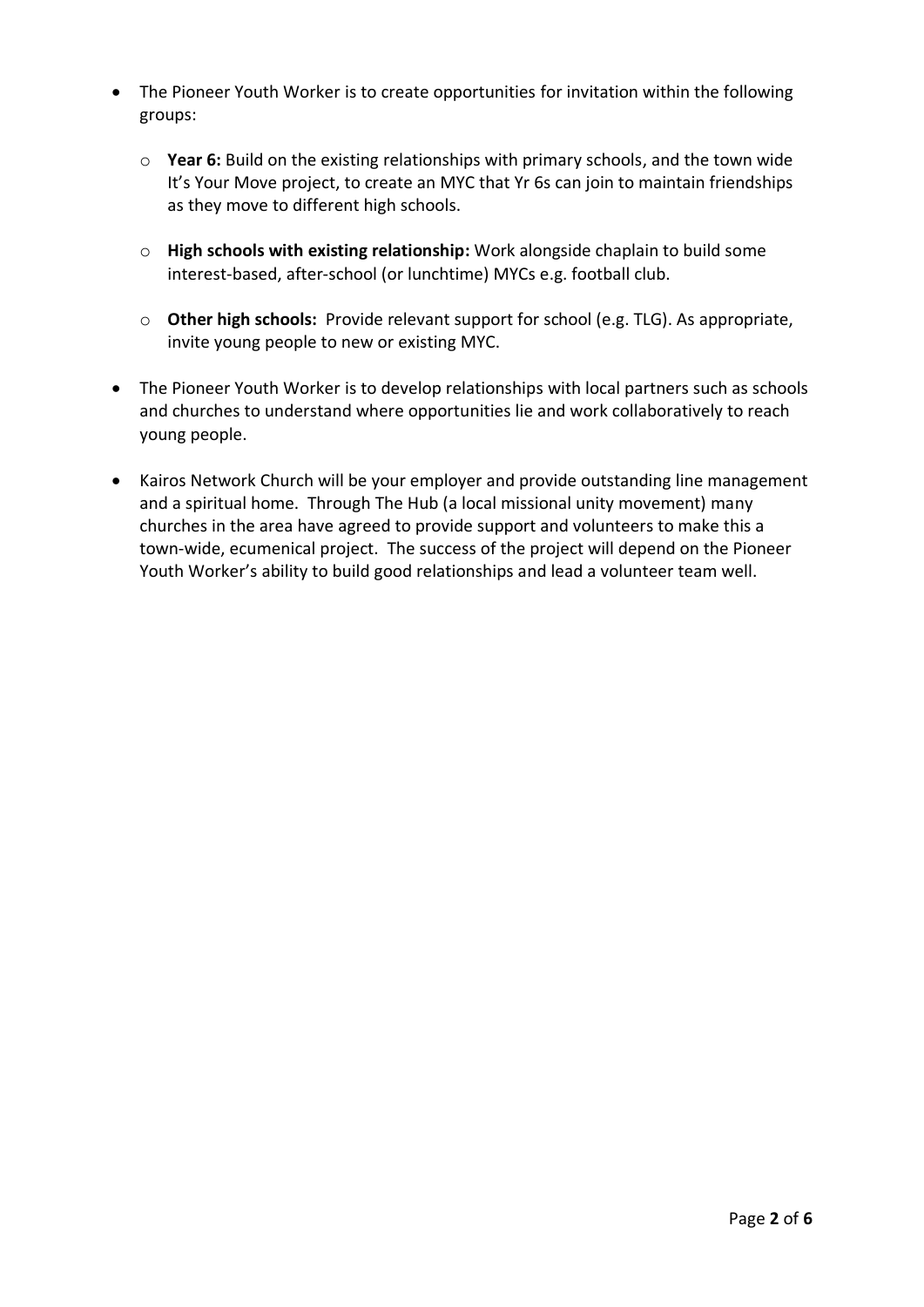# **Job Description**

| <b>Job Title:</b>                                           | Pioneer Youth Worker                                                                                                                                                                                                                                                                                                                                                                                                                                                                                                                                                                                                                                                                                                                                                                                                                                                                                   |
|-------------------------------------------------------------|--------------------------------------------------------------------------------------------------------------------------------------------------------------------------------------------------------------------------------------------------------------------------------------------------------------------------------------------------------------------------------------------------------------------------------------------------------------------------------------------------------------------------------------------------------------------------------------------------------------------------------------------------------------------------------------------------------------------------------------------------------------------------------------------------------------------------------------------------------------------------------------------------------|
| Location:                                                   | Harrogate, North Yorkshire                                                                                                                                                                                                                                                                                                                                                                                                                                                                                                                                                                                                                                                                                                                                                                                                                                                                             |
| <b>Salary</b>                                               | £25k/year plus pension & pre-agreed expenses                                                                                                                                                                                                                                                                                                                                                                                                                                                                                                                                                                                                                                                                                                                                                                                                                                                           |
| <b>Responsible to:</b>                                      | Rev Ben Askew, Pioneer Minister, Kairos Network Church<br>https://kairoschurch.net/<br>Representatives five local churches (from a range of theological<br>backgrounds) and The Harrogate Hub, will assist with the development<br>of vision and strategy.                                                                                                                                                                                                                                                                                                                                                                                                                                                                                                                                                                                                                                             |
| <b>Relating to:</b>                                         | The Harrogate Hub https://theharrogatehub.org/pyw/<br>٠<br>Local churches and volunteers.<br>$\bullet$<br>Local secondary schools.<br>$\bullet$                                                                                                                                                                                                                                                                                                                                                                                                                                                                                                                                                                                                                                                                                                                                                        |
| <b>Job Purpose:</b>                                         | To initiate and establish the development of a network of<br>٠<br>Missional Youth Communities, working in partnership with<br>local schools and local churches.<br>To develop a significant ministry amongst non-churched young<br>٠<br>people using principles and lessons learned from other<br>missional youth churches (eg Sorted in Bradford and other<br>Fresh Expressions), through evangelism, making disciples and<br>enabling appropriate new forms of church.                                                                                                                                                                                                                                                                                                                                                                                                                               |
| <b>Objectives:</b><br>(see below for fuller<br>explanation) | 1. Reach local 11-18-yr-olds (school years 7-13) with The Gospel<br>2. Pioneer, innovate and establish new worshipping youth<br>communities appropriate to the context.<br>3. Establish nurturing relationships with young people where they<br>feel supported and safe.<br>4. Identify, mentor and empower young leaders from the<br>developing community.<br>5. Lead volunteers to share in the ministry as part of their wider<br>local commitments.<br>6. Do this in partnership with churches across town, building on<br>existing cross-church relationships and communicating well<br>with existing youth workers from different partner churches.<br>7. Do this by forming good relationships with local schools,<br>working in partnership with chaplains and other stakeholders.<br>8. Model Christian discipleship and fulfil all practical<br>responsibilities commensurate with the role. |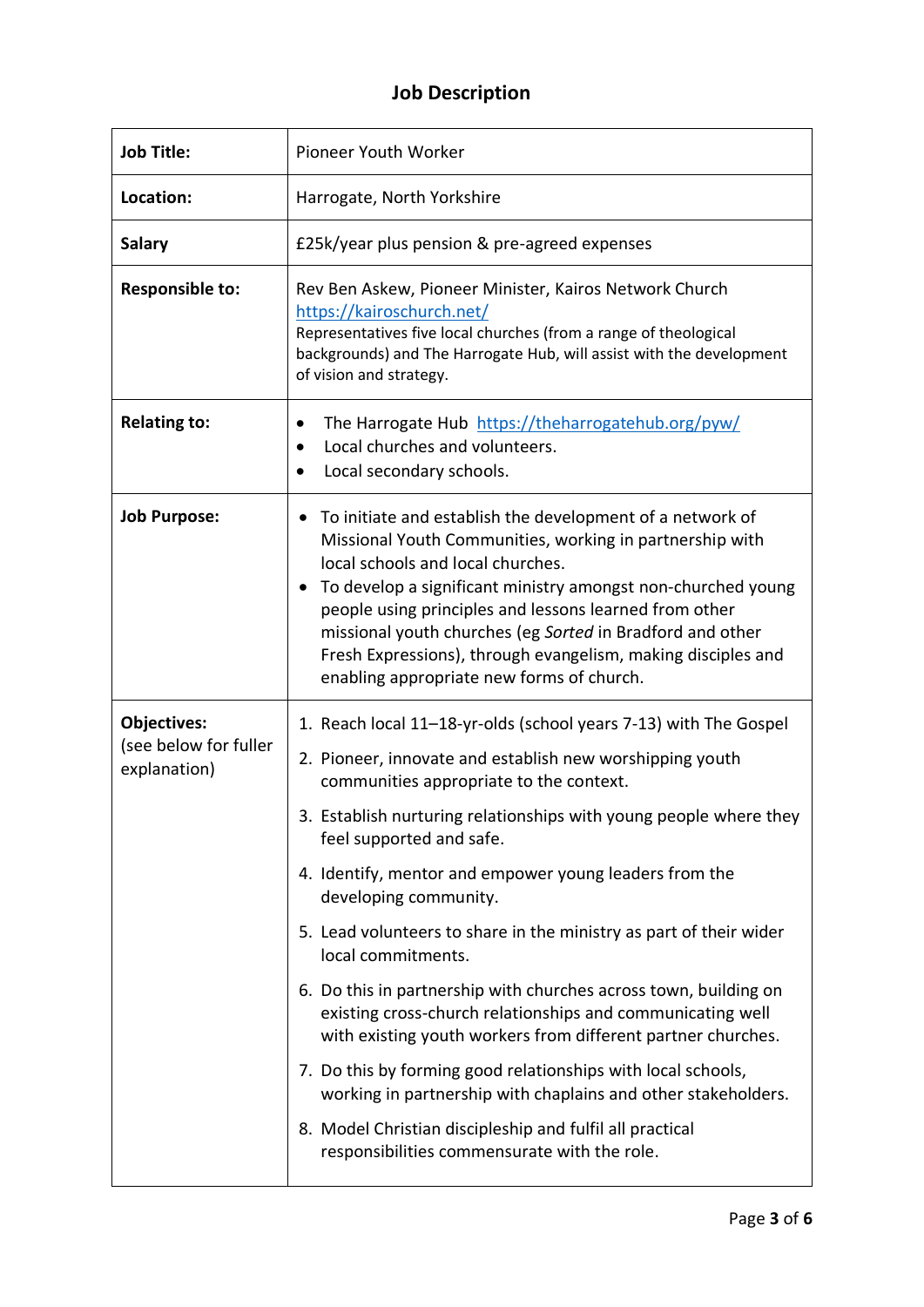#### **Objectives, Responsibilities and Tasks**

#### **1. Reach local 11–18-year-olds with The Gospel**

- a. Pray, listen and act, to identify effective ways of building relationships with local teenagers, both in and out of school.
- b. Build life-enhancing relationships with young people, expressing The Gospel through actions and words so that young people may become disciples of Christ.
- c. Create and develop small discipleship groups of young people to explore Christianity and worship and pray together.

## **2. Pioneer, innovate and establish new worshipping youth communities appropriate to the context**

- a. Learning from principles developed through other missional youth churches (e.g. Sorted in Bradford, Fresh Expressions and others), develop a local strategy for gathering receptive young people into a missional youth community.
- b. Develop a 'portfolio' approach to growing church, exploring how church can best happen with different groups.

### **3. Establish nurturing relationships with young people where they feel supported and safe.**

- a. Given the many challenges that face young people, especially in the context of a pandemic, provide a safe environment for them to come together for support.
- b. Ensure space and time is given for young people to explore and discuss some of the challenges they face e.g. lockdown, mental health, social media, relationships etc.

#### **4. Identify, mentor and empower young leaders from the developing community**

a. As the community develops, identify and encourage young people who have a desire to reach out to others so that the new youth community will grow and multiply, eventually becoming a network.

#### **5. Lead volunteers to share in the ministry as part of their wider local commitments**

- a. Grow a team of volunteers from churches across Harrogate to work with you.
- b. Oversee the work of the volunteers, providing support and accountability and delegating responsibility as appropriate.
- c. Develop and maintain good working relationships with church leaders and help ensure volunteers are supported in this work by their church leader.
- d. Ensure volunteers are appropriately trained and provide that training where necessary.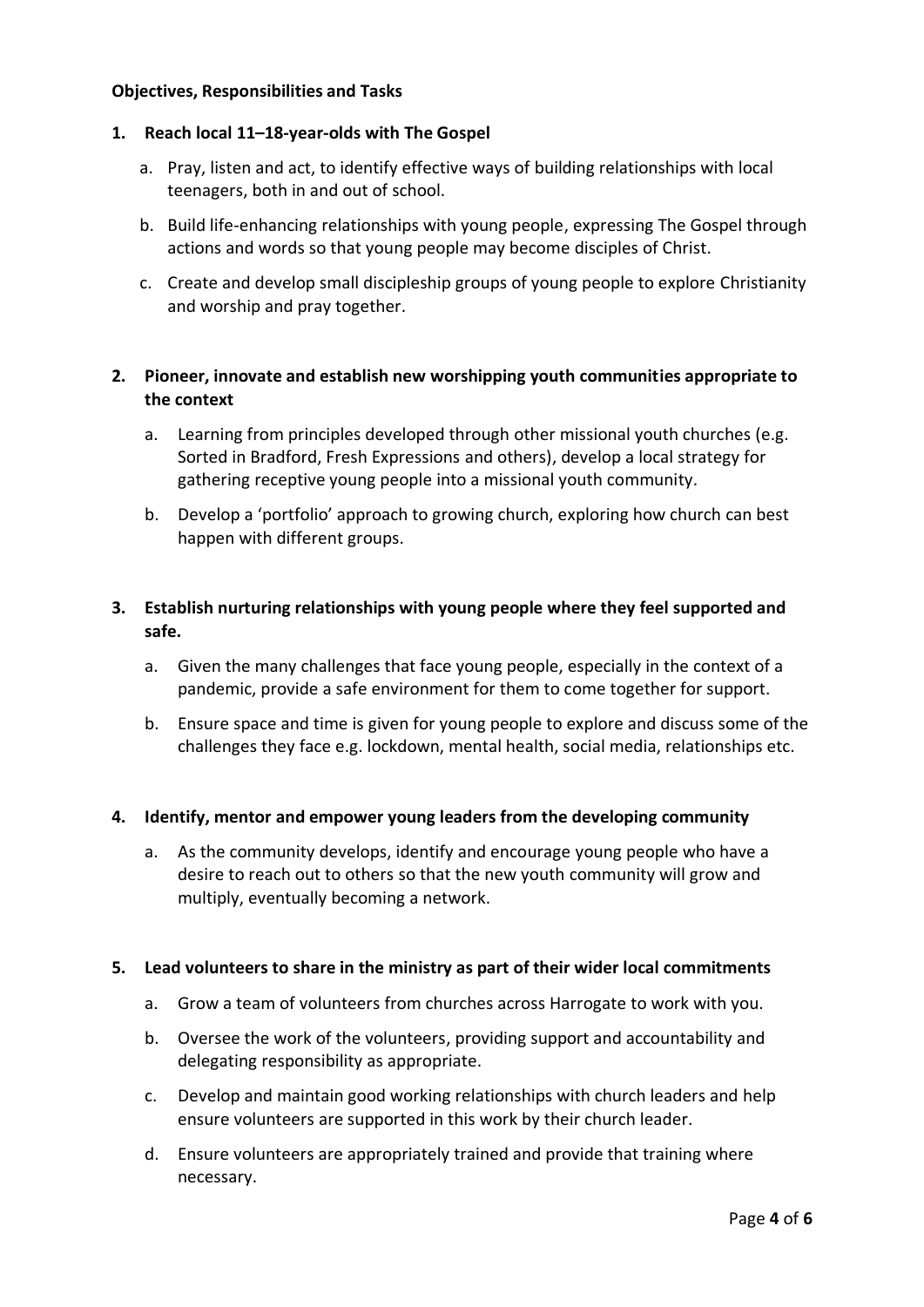- **6. Do this in partnership with churches across town, building on existing cross-church relationships and communicating well with existing youth workers from different partner churches.**
	- a. In partnership with The Harrogate Hub, establish healthy and collaborative relationships with other churches.
	- b. Ensure excellent communication with existing youth workers in Harrogate, ensuring a culture of working together to reach unchurched young people. This would include, but is not limited to, communication of plans to go into schools, starting new clubs or running other local activities.
	- c. Visit churches, sharing the news of the Missional Youth Community and preach when invited. Offer local churches encouragement and coaching.

#### **7. Do this by forming good relationships with local schools, working in partnership with chaplains and other stakeholders.**

- a. We already have good relationships with the chaplain of a local high school. It will be important to work in partnership with them, following their lead on what is right for the school and their pupils.
- b. Demonstrate servant leadership when working with local schools, identify their needs and how local churches can serve them and respecting boundaries they put in place.

## **8. Model Christian discipleship and fulfil all practical responsibilities commensurate with the role.**

- a. Encourage a culture of personal discipleship, with daily prayer and bible study, together with occasional theological reflection to ensure personal spiritual health and development.
- b. Establish financial generosity as a mark of discipleship.
- c. Meet regularly with your line manager, completing an annual appraisal.
- d. Undertake training as identified by your line manager, including an understanding of loss and bereavement and mental health in young people.
- e. Undertake and regularly update risk assessments and health & safety policies associated with activities and take steps to manage and reduce the risk.
- f. Comply with all relevant policies including safeguarding, drug and alcohol, equal opportunities, confidentiality etc.
- g. Undertake other duties as outlined by your line manager which are commensurate with the post.